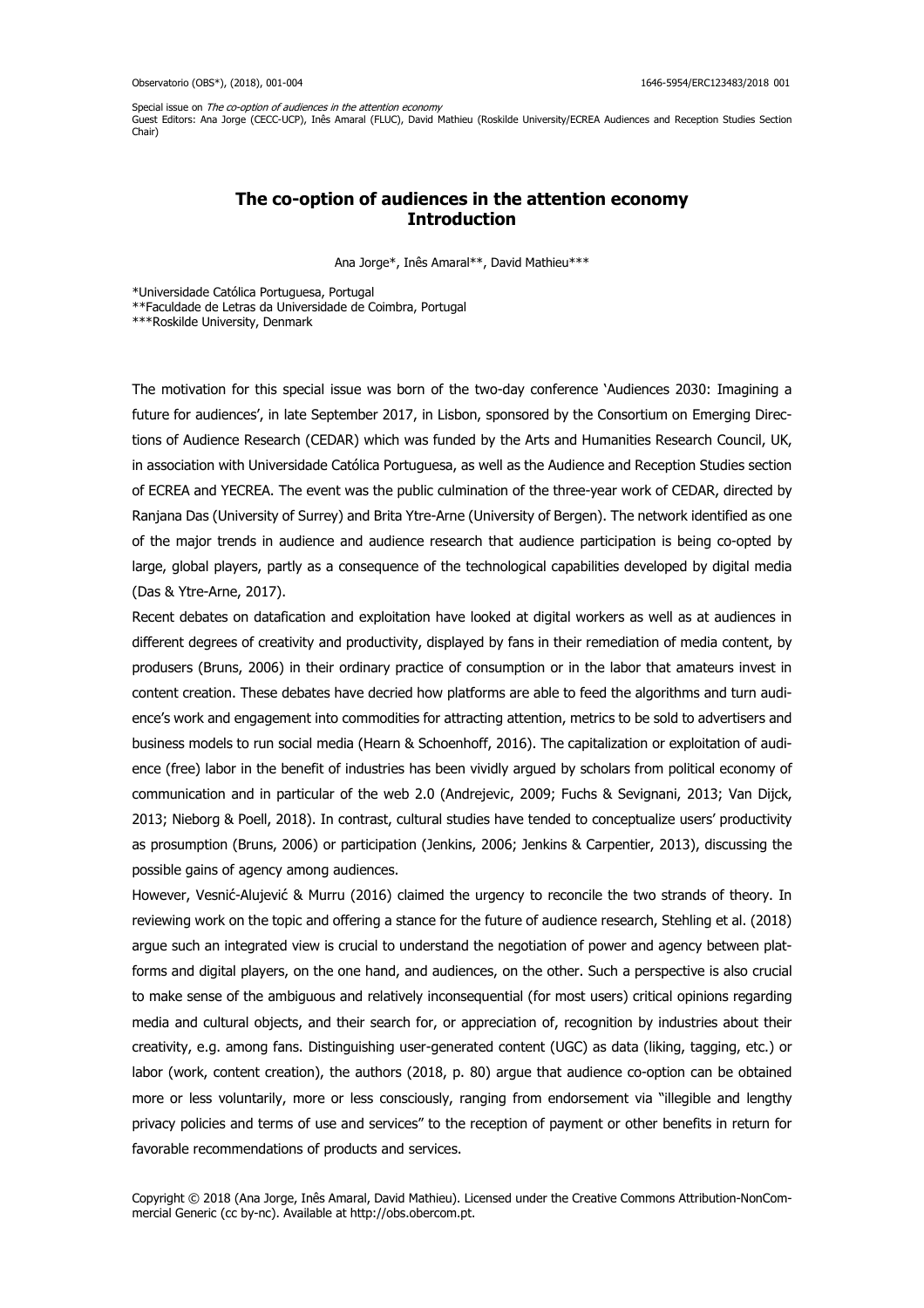The co-option of audiences is also an evolving practice to which they respond to, favorably or not, consciously or not, and which affects in return the conditions by which media aim to benefit from their engagement. In other words, this co-option is a site of negotiation and the outcome of this negotiation is currently being molded in a diversity of contexts involving audience engagement, from blogs to other platforms. As Sonia Livingstone and Amanda Third stated, the "digital environment may be in its infancy in terms of the evolution of social norms, but it is developing apace in its capacity to commodify its users" (2017, p. 665). Thus, this special issue sets out the goal of discussing further the dialectic nature of co-option of audience creativity especially among blogging and vlogging platforms such as YouTube, Facebook, Instagram etc., a field growing amid professionalization (Abidin, 2015; Marwick, 2015). boyd reminds us that media users, as both consumers and producers, "find themselves embedded in the attention economy" (2010, p. 53) as increasingly users are relied upon and compete with each other to reach other users or provide commercial value. Within the blogosphere, some users are profiting from this new attention economy. However, "while a niche group may achieve visibility that resembles 'micro-celebrity' (Senft, 2008), only a small fraction receives mass attention, while many more receive very small, localized attention. Scalability in networked publics is about the *possibility* of tremendous visibility, not the quarantee of it" (boyd, 2010, p. 48, original italics). Brooke Erin Duffy considers that digital cultural production involves a great part of uncompensated work which she calls 'aspirational labor', where work and leisure are combined in the expectation "that they will *one day* be compensated for their productivity" (2015, p. 4).

While user-generated content such as blogging or vlogging is a clear sign of audience agency, there is an increased tendency for that work to be co-opted by private and public media, possibly leading to new forms of power imbalance between media and audiences. We further this discussion by asking how is commodification of audience creativity intertwined with agency, or orientation to community (Hunter, 2016 on professional mommy bloggers). How do popular and professional or semi-professional 'microcelebrities' accommodate commercial communication? How do they negotiate their role in commodifying 'ordinary' users and retaining an image of integrity and authenticity (Cunningham & Craig, 2017)?

Not only is the objective of this special issue to provide new empirical ground for the discussion of these issues, but we also aim to go beyond the Anglo-Saxon treatment of the topic and provide research that also shows the transnational character of these phenomena, as well as the entanglement of audience practices and its co-option in larger discourses and practices that transcend specific locations. This variety is needed to show the extent of co-option and its various logics, but also to reveal the specificities of local and cultural appropriation and negotiation, as well as the differing conditions in which audiences can be exploited or protected, can benefit from co-option or are made vulnerable. This special issue has collected a variety of empirical researches of cases belonging to under-researched and under-represented countries such as Romania, Spain, Portugal, Estonia, Turkey and Italy.

This special issue includes six original articles, which cross different theoretical perspectives and present empirical studies from several contexts. The article by Marco Pedroni and Maria Paola Pofi, "Commodifying the followers or challenging the mainstream? A misleading antinomy examined through the work of curvy fashion bloggers and their relationship with the audience", explores the process of co-evolution of digital influencers and audiences, considering the work of female curvy fashion bloggers. Anchored in both cultural studies and political economy, the article demonstrates that the audience of digital influencers is commodified as a source of economic income and to mobilize symbolic capital, using the argument of "challenge to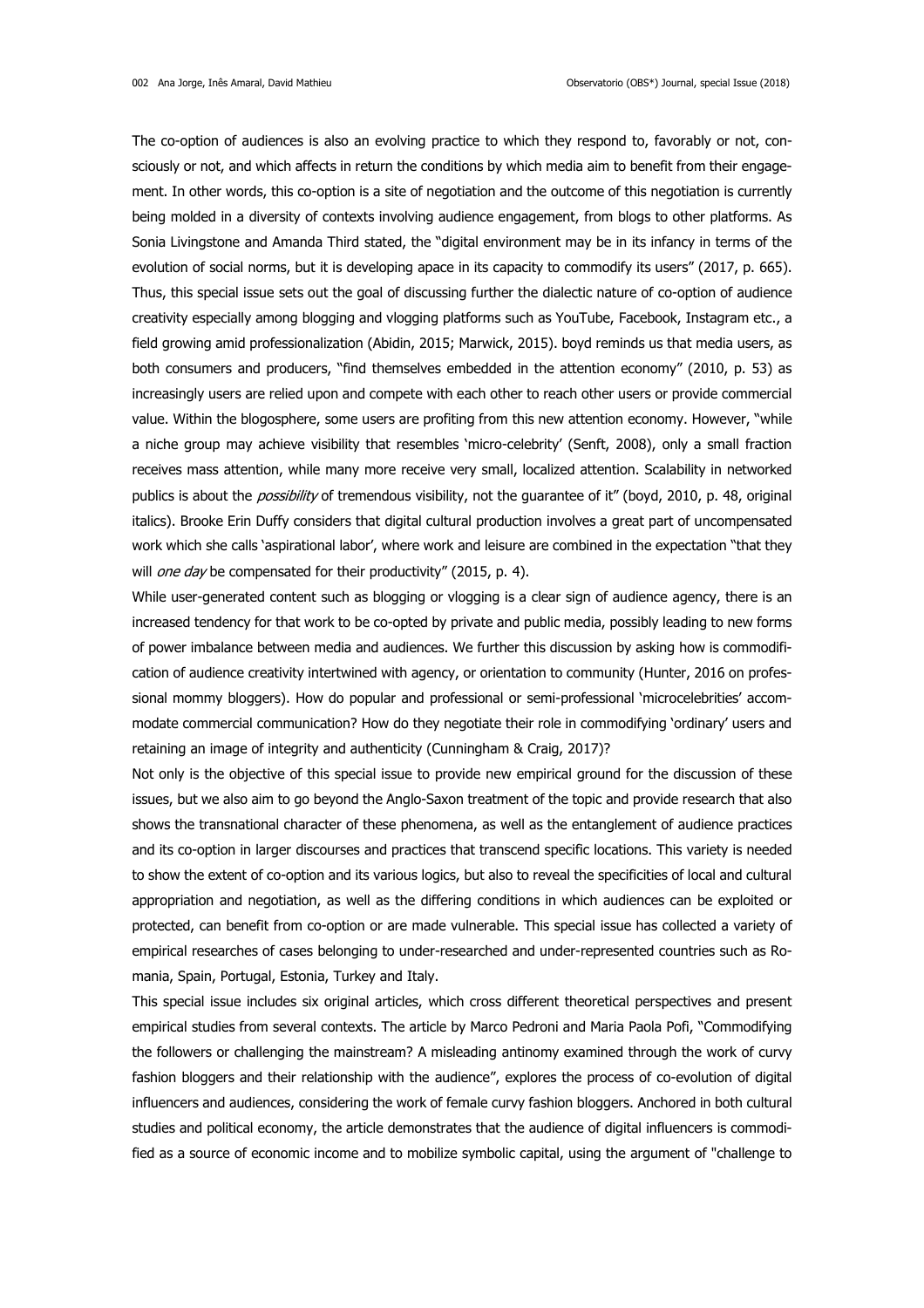the mainstream" while exploring the commercialization of public attention. Monica Lungeany and Lorenza Parisi also explore fashion bloggers and the way they build their online personas in Instagram. The authors develop a content analysis of seven of the top Romanian fashion bloggers' accounts, presenting a typology of this kind of UGC that allows them to show how bloggers act as: 1) opinion leaders and trendsetters; 2) interactive and collaborative personas; and 3) 'authentic' content creators.

The article "The food chain of YouTubers: engaging audiences with formats and genres" by Marju Himma-Kadakas, Allan Rajavee, Maarja-Liis Orgmets, Linda Eensaar and Ragne Kõuts-Klemm, analyzes YouTubers' content production strategies to attract young audiences. The authors develop a model of analysis based on the uses and gratifications approach to study what they call the "food chain" - the copying of innovative ideas by less experienced peers - of different levels of top YouTubers in the world. The results demonstrate how the most popular YouTubers generate new production practices and discursive genres to sustain and increase audiences, providing an interesting case in which a niche of few active users shares the same ambitions than the industry with its co-opting practices. Ana Jorge, Lidia Marôpo and Thays Nunes also focus on YouTube, although in this case to study microcelebrities and the integration of branded content within youth digital culture. The authors develop a case study on a successful young Portuguese youtuber to examine how digital producers incorporate brand culture and how the audience negotiates the meanings of the commercialism that emerges in both sponsored content and in content that, without being clearly sponsored, relates to a world at the intersection of commercialism and youth culture.

The article by Marian Blanco-Ruiz and Clara Sainz de Baranda, "Gender identity on YouTube: Case Study of LGBTIQ channels in Spain", explores and analyzes the content of the YouTube channels of the most popular LGBT+ YouTubers among Spanish young people to assess whether there are gender biases in their content. The findings reveal that content created by these YouTubers is more diverse than mainstream channels, providing an opportunity for LGBT+ audiences to find referents and to feel recognized. Looking at the television industry, Sevda Ünal, Mutlu Binark and Selin Çetindağ examine the transformation of broadcasting by second screen consumption and the resulting new broadcasting ecosystem through the case of the Turkish serial Insider. Through this case study, the authors analyze the participation of the audience as producer and consumer, the changing industry strategy, and the emergent practices of brand integration in this new broadcasting environment. The results support the argument that audiences have solidified their position as producer and consumer in the new broadcasting ecosystem.

Finally, the special issue also includes a book review on "ComMODify - User Creativity at the Intersection of Commerce and Community" by Shenja van der Graaf, from 2018. The publication of this book is timely with regard to this special issue, discussing the dynamics of content creation between communities and industry in Second Life.

The editors of the special issue would like to thank Tiago Lima for his kind assistance and guidance throughout the process of putting this issue together.

## **References**

Abidin, C. (2015). Communicative intimacies: Influencers and perceived interconnectedness. Ada: A Journal of Gender, New Media, and Technology, 8. <http://adanewmedia.org/2015/11/issue8-abidin/>